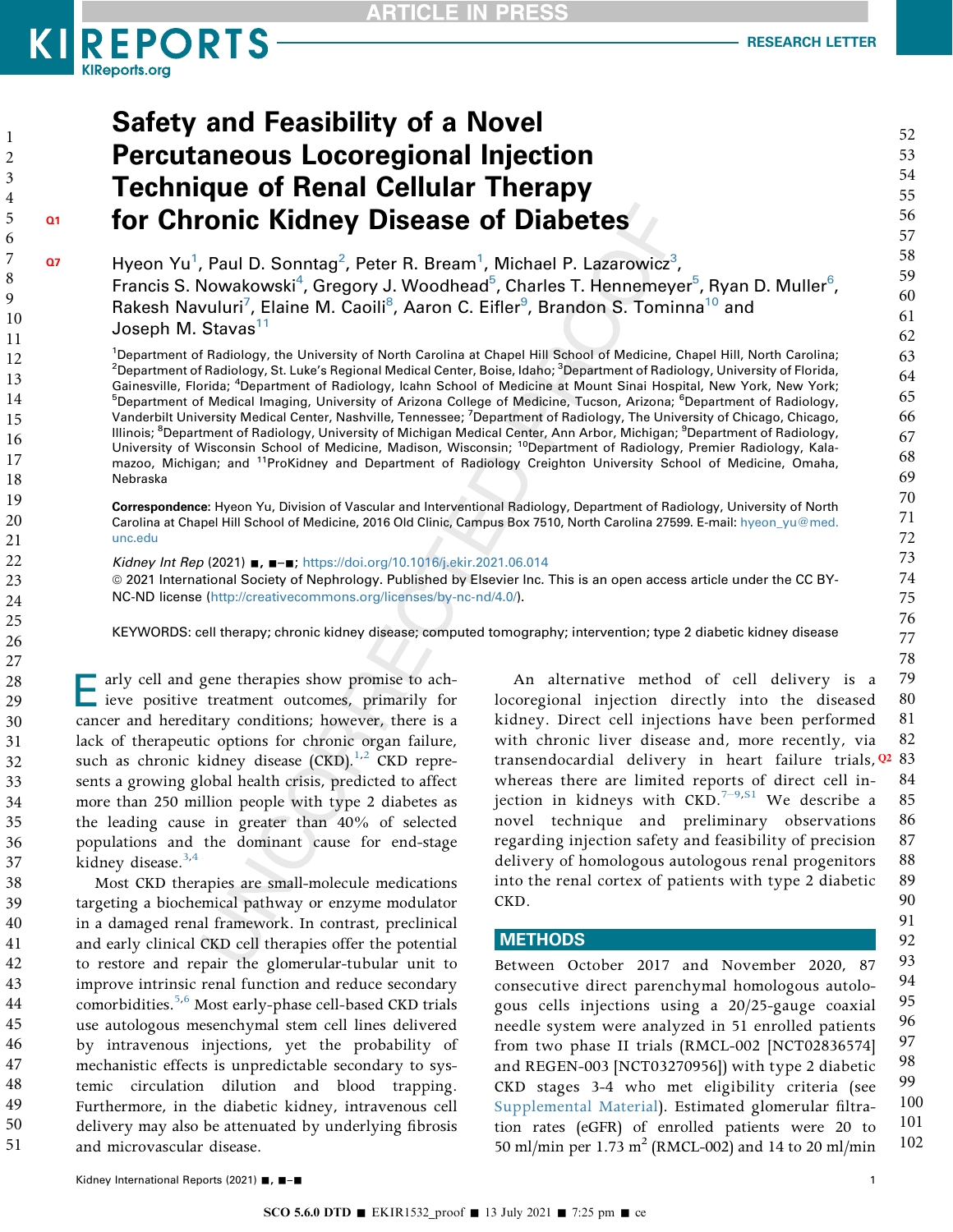### RESEARCH LETTER

per 1.73  $m^2$  (REGEN-003). The international normalized ratio for all enrolled patients' was less than 1.5. Following a percutaneous kidney biopsy from each patient and cell expansion by Good Manufacturing Practice, progenitor cells were formulated in a thermolabile hydrogel concentration of  $100 \times 10^6$  cells/ml and reinjected into the biopsied kidney 6 weeks later. 103 104 105 106 107 108 109 110

Renal volume was measured on magnetic resonance imaging to determine cell dose (3–8 ml). Cell injection was performed using computed tomographic (CT) guidance. A coaxial 20-gauge outer guiding needle (COOK, Inc, Bloomington, Indiana) was inserted into the subcapsular parenchyma of the lower pole of the previously biopsied kidney and a 25-gauge inner injection needle (0.51 mm diameter, IMD Inc, Huntsville, Utah) into the renal cortex, within 5 mm from the capsule [\(Figure 1](#page-1-0)). For patients with two subsequent injections, the procedure was performed in the same kidney 6 months apart. All procedures were performed by experienced interventional radiologists receiving training and on-site proctoring. Patients underwent conscious sedation and were discharged from the daysurgery unit after recovery. 111 112 113 114 115 116 117 118 119 120 121 122 123 124 125 126

The protocol required hemoglobin, hematocrit, and renal chemistries before and after injection. Intra- and end-procedure intermittent CT scanning took place to guide the injections and assess for bleeding. Renal ultrasonography was performed during post-injection recovery and on day 1 postprocedure to assess for hematoma. Also, patients temporarily refrained from anticoagulation and antiplatelet medications. The primary endpoints were changes in eGFR and complications related to the injection and cell product. Major renal bleeds were defined as those requiring blood transfusion, extended hospitalization, or an interventional procedure. Statistical analyses were performed using R (4.0.5, R Core Team, 2021, Vienna, Austria). 127 128 129 130 131 132 133 134 135 136 137 138 139 140 141

### **RESULTS**

142 143 144

This analysis included 87 cell injections in 51 patients ([Table 1\)](#page-2-0). Sixty-nine injections were completed in 41 patients and 18 in 10 patients with eGFRs 20 to 50 ml/ min per 1.73  $m^2$  (RMCL-002) and 14 to 20 ml/min per 1.73  $m^2$  (REGEN-003), respectively. All patients remained hemodynamically stable throughout the procedure. All locoregional injections into the renal cortex were technically successful, and CT scans documented final needle locations in the subcapsular renal cortex ([Figure 1](#page-1-0)). There were no significant differences in hemoglobin ( $P = 0.3$  [RMCL-002, first injection],  $P = 0.2$  [RMCL-002, second injection],  $P = 0.2$ 145 146 147 148 149 150 151 152 153 154 155 156

<span id="page-1-0"></span>

Figure 1. Computer tomography axial images with oblique maximum intensity projection show a 49-year-old male with type 2 diabetes and chronic kidney disease undergoing homologous autologous renal progenitor cells injection in the left renal cortex. (a) A coaxial 20-gauge outer guiding needle (double arrows) is positioned at the cortex of the left kidney (star), and a 25-gauge inner needle (single arrow) is advanced into the subcapsular parenchyma. (b) The 25-G inner needle (single arrow) is further advanced through the 20-G outer needle (double arrows) into the cortex, with the tip positioned approximately 5 mm from the capsule of the left kidney (star) and homologous autologous renal progenitor cells are injected. 185 186 187 188 189 190 191 192 193

194 195 196

[REGEN-003, first injection],  $P = 0.14$  [REGEN-003, second injection]) and hematocrit  $(P = 0.2$  [RMCL-002, first injection],  $P = 0.3$  [RMCL-002, second injection],  $P = 0.3$  [REGEN-003, first injection],  $P > 0.9$ [REGEN-003, second injection]) between pre- and postcell injections ([Table 2](#page-3-0)). Differences in creatinine, blood urea nitrogen, and eGFR were also not significant ([Table 2](#page-3-0), [Figure 2\)](#page-4-7). There were no procedure-related bleeds or cell extravasation documented during the CT-guided injections. However, a delayed subcapsular hematoma that required hospitalization without transfusion was present on a post-injection ultrasound in a female patient  $(1/1\%$  [1 of 87 patients]) with eGFR of 15 ml/min per  $1.73 \text{ m}^2$  (REGEN-003). 197 198 199 200 201 202 203 204 205 206 207 208 209 210

2 and  $\overline{a}$  Kidney International Reports (2021)  $\overline{a}$ ,  $\overline{a}$   $\overline{b}$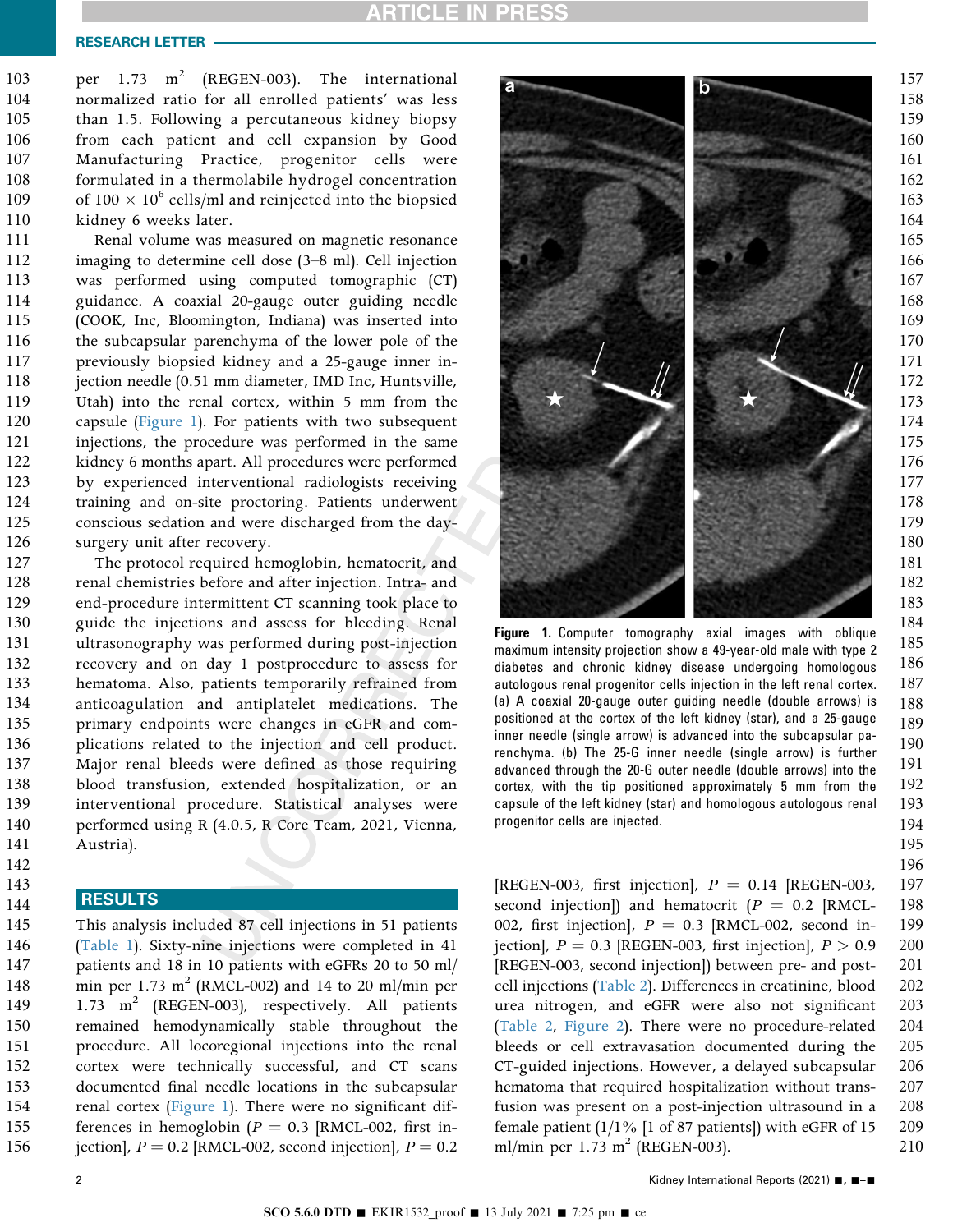### RESEARCH LETTER

<span id="page-2-0"></span>

|                                                     | Total $(N = 51)$               | RMCL-002 trial <sup><math>\dagger</math></sup> (n = 41) | REGEN-003 trial <sup>‡</sup> (n = 10) | P       |
|-----------------------------------------------------|--------------------------------|---------------------------------------------------------|---------------------------------------|---------|
| Age, yrs                                            | $64.5 \pm 10.3$ (37.0-80.0)    | $66.0 \pm 10.6$ (37.0-80.0)                             | $58.3 \pm 5.3$ (48.0-65.0)            | 0.007   |
| Sex                                                 |                                |                                                         |                                       | 0.14    |
| Women                                               | 15(29)                         | 10(24)                                                  | 5(50)                                 |         |
| Men                                                 | 36(71)                         | 31(76)                                                  | 5(50)                                 |         |
| BMI, kg/m <sup>2</sup>                              | $33.5 \pm 6.3$ (20.4-52.5)     | $33.1 \pm 5.6$ (20.4-44.9)                              | $35.1 \pm 8.5$ (23.8-52.5)            | 0.7     |
| Number of injections                                |                                |                                                         |                                       | 0.7     |
|                                                     | 15(29)                         | 13(32)                                                  | 2(20)                                 |         |
| 2                                                   | 36(71)                         | 28 (68)                                                 | 8(80)                                 |         |
| Hemoglobin, g/dl                                    | $12.4 \pm 1.8$ (8.6-16.6)      | $12.7 \pm 1.8$ (8.6-16.6)                               | $10.9 \pm 1.2$ (9.7-12.5)             | 0.003   |
| Hematocrit, %                                       | $36.9 \pm 5.5$ (25.0-52.0)     | $37.8 \pm 5.5$ (25.0-52.0)                              | $33.3 \pm 3.8$ (27.0-38.0)            | 0.013   |
| Q <sub>4</sub><br>Platelet count, $\times 10^3$ /µl | $264.1 \pm 95.4$ (121.0-509.0) | $248.9 \pm 88.8$ (121.0-509.0)                          | $326.6 \pm 100.8$ (167.0-484.0)       | 0.020   |
| Total bilirubin, mg/dl                              | $0.4 \pm 0.2$ (0.2-1.1)        | $0.4 \pm 0.2$ (0.2-1.1)                                 | $0.3 \pm 0.1$ (0.2-0.4)               | 0.014   |
| ALT, U/I                                            | $20.0 \pm 9.0$ (7.0-46.0)      | $21.5 \pm 9.1$ (10.0-46.0)                              | $13.7 \pm 5.8$ (7.0-23.0)             | 0.011   |
| AST, U/I                                            | $19.8 \pm 7.6$ (8.0-43.0)      | $21.0 \pm 7.6$ (8.0-43.0)                               | $14.7 \pm 5.3$ (10.0-27.0)            | 0.006   |
| BUN, mg/dl                                          | $42.2 \pm 16.3$ (19.0-80.0)    | $38.0 \pm 14.3$ (19.0-80.0)                             | $59.5 \pm 12.7$ (39.0-78.0)           | < 0.001 |
| Creatinine, mg/dl                                   | $2.2 \pm 0.7$ (1.2-3.9)        | $2.0 \pm 0.6$ (1.2-3.5)                                 | $3.2 \pm 0.4$ (2.7-3.9)               | < 0.001 |
| eGFR, ml/min per $1.73 \text{ m}^2$                 | $31.7 \pm 10.8$ (13.0-53.0)    | $35.2 \pm 9.1$ (21.0-53.0)                              | $17.5 \pm 2.4$ (13.0-21.0)            | < 0.001 |
| <b>INR</b>                                          | $1.0 \pm 0.1$ (0.9-1.3)        | $1.0 \pm 0.1$ (0.9-1.3)                                 | $1.0 \pm 0.1$ (0.9-1.1)               | 0.13    |
| PTT, s                                              | $12.4 \pm 12.8$ (9.4-102.0)    | $12.8 \pm 14.3$ (9.4-102.0)                             | $10.4 \pm 0.5$ (9.7-11.3)             | 0.7     |
| APTT, s                                             | $25.2 \pm 2.3$ (20.5-36.3)     | $25.3 \pm 2.5$ (20.5-36.3)                              | $24.6 \pm 0.9$ (23.1-25.9)            | 0.4     |

<span id="page-2-1"></span>ALT, alanine aminotransferase; APTT, activated partial thromboplastin time; AST, aspartate aminotransferase; BMI, body mass index; BUN, blood urea nitrogen; eGFR, estimated glomerular filtration rate; INR, international normalization ratio; PTT, partial thromboplastin time.<br>\*Values are presented as mean  $\pm$  standard variation (range) or as n (%).<br>\*PAACL one trial includes patients with oCEP

<span id="page-2-3"></span><span id="page-2-2"></span><sup>t</sup>RMCL-002 trial includes patients with eGFR of 20 to 50 ml/min per 1.73 m<sup>2</sup>.<br><sup>‡DECEN</sup> 002 trial includes patients with eGEP of 14 to 20 ml/min per 1.73 m<sup>2</sup>. .

 $^{\rm \tiny \rm ^{\rm \tiny H} }$ REGEN-003 trial includes patients with eGFR of 14 to 20 ml/min per 1.73 m $^2$ 

### **DISCUSSION**

We present results on the safety and feasibility of a novel locoregional precision delivery method for a cellbased therapy currently in phase II clinical trials. Cellular-based therapies are a rapidly growing classification of Advanced Therapy Medicinal Products, and these therapies have shown encouraging clinical outcomes, most notably treating hematologic cancers. The most common cell product delivery method is via intravenous injections with the emerging use of direct tissue deposit techniques in benign conditions (eg, orthopedic, dermal, and cardiac indications). $^{52}$ 238 239 240 241 242 243 244 245 246 247 248

Early phase trials are underway using mesenchymal stem cell intravascular injection therapy for CKD regeneration, although the reliability of cell secretory effects on target cells is unknown. Diabetic microvascular disease, systemic recirculation dilution, and lung trapping attenuate the cell quantity to the glomerulartubule environment, reducing the efficacy and dose accuracy with intravenous injections. 249 250 251 252 253 254 255 256

Alternately, locoregional injections into the recipient's renal cortex allow renal progenitor cells to impart direct restorative effects in the microenvironment of effete CKD tubules and glomeruli, primarily. Preclinical trials of progenitor cell injections in multiple CKD animal models showed local and distant nephron repair and improved kidney func-tion<sup>[6,](#page-4-5)[S3,S4](#page-0-8)</sup> In a phase I, first-in-human trial, six 257 258 259 260 261 262 263 264

patients underwent laparoscopic renal subcapsular injection of selected renal cells  $(SRCs)$ .<sup>[S1](#page-0-8)</sup> All included patients had type 2 diabetic CKD with a glomerular filtration rate of 15 to 50 ml/min. Post– SRC injection, iohexol clearance and albumincreatinine ratio remained stable to 12 and 24 months, respectively. Although laparoscopically assisted implantation of SRCs was uneventful, it resulted in surgery-related complications and extended hospital admissions. The procedure was converted to a percutaneous image-guided technique for the phase II trials with a smaller needle platform and moderate sedation to mitigate adverse events and maintain efficacy by cell delivery into the renal cortex. Before needle selection, in vitro testing was performed to determine shear and stress effects on renal epithelial cells injected through smaller bore needles. No harmful effects on cell viability or potency were identified during autologous cell injections through the 25-gauge needle design. 290 291 292 293 294 295 296 297 298 299 300 301 302 303 304 305 306 307 308 309 310 311

The process of cell biodistribution in renal tissues was shown by injecting labeled SRCs into animal kidneys, and cellular movement was established using immunofluorescence and magnetic resonance imaging.<sup>S3,S5</sup> The migration of SRCs from the injected renal cortex is mediated by cytokines, which elicit a chemotactic response. The nephron restoration 312 313 314 315 316 317 318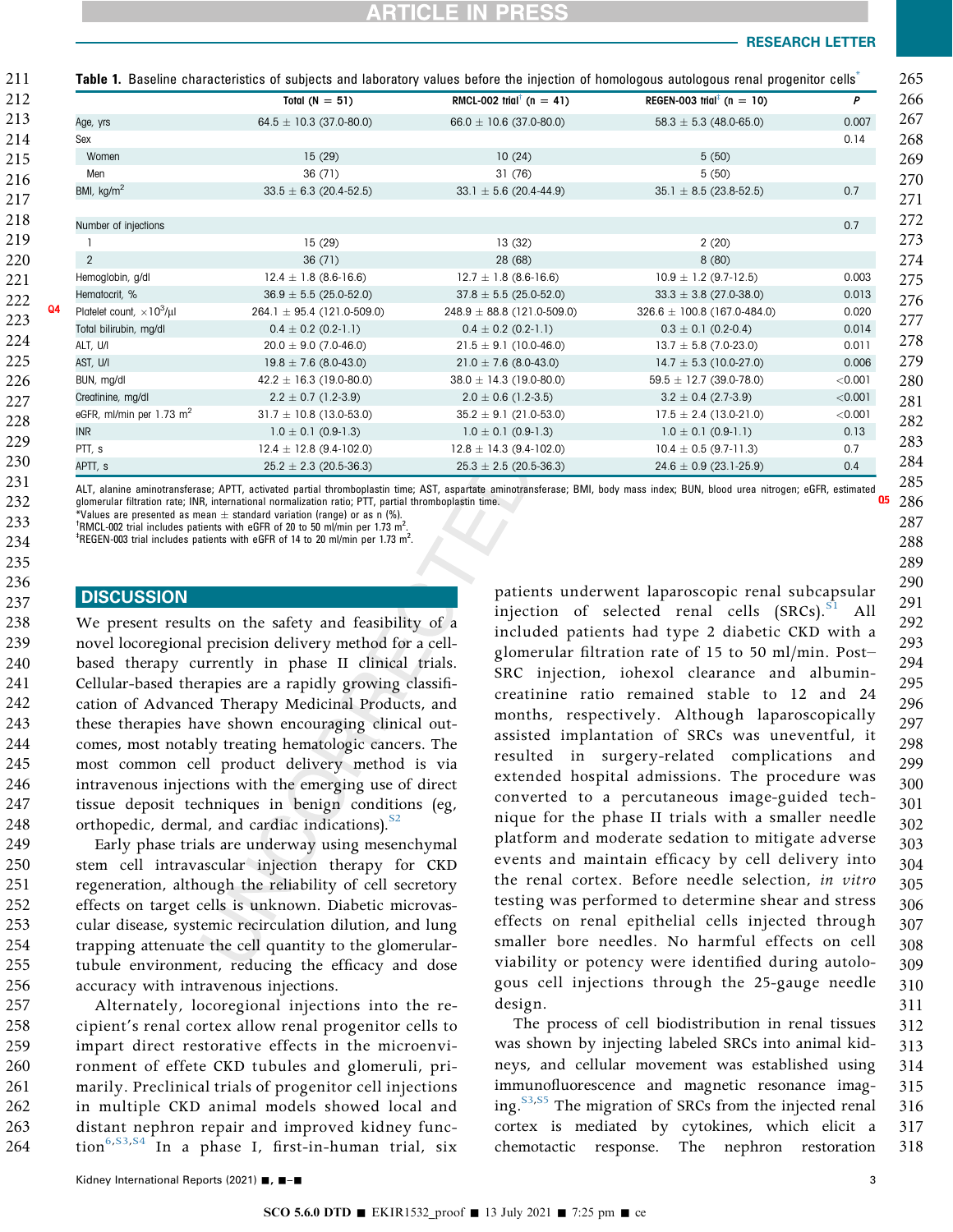### <span id="page-3-0"></span>RESEARCH LETTER

319

Table 2. Comparison of laboratory test results between before and after injection of homologous autologous renal progenitor cells

| 320 | alter injection of nonfologous autologous renarprogenitor cens |                 |                 |       |  |
|-----|----------------------------------------------------------------|-----------------|-----------------|-------|--|
| 321 |                                                                | Pre-injection   | Post-injection  | P     |  |
| 322 | RMCL-002 $^{\dagger}$ trial                                    |                 |                 |       |  |
| 323 | First injection ( $n = 41$ )                                   |                 |                 |       |  |
| 324 | Hemoglobin, g/dl                                               | $12.0 \pm 1.8$  | $11.9 \pm 1.6$  | 0.3   |  |
|     | Hematocrit, %                                                  | $36.5 \pm 5.5$  | $36.0 \pm 4.5$  | 0.2   |  |
| 325 | BUN, mg/dl                                                     | $39.5 \pm 16.0$ | $38.9 \pm 13.6$ | 0.7   |  |
| 326 | Creatinine, mg/dl                                              | $2.1 \pm 0.7$   | $2.2 \pm 0.9$   | 0.4   |  |
| 327 | eGFR, ml/min per 1.73 $m2$                                     | $32.6 \pm 10.5$ | $32.0 \pm 10.9$ | 0.9   |  |
| 328 | Second injection ( $n = 28$ )                                  |                 |                 |       |  |
| 329 | Hemoglobin, g/dl                                               | $12.3 \pm 1.7$  | $12.5 \pm 1.3$  | 0.2   |  |
|     | Hematocrit, %                                                  | $38.1 \pm 4.7$  | $37.6 \pm 3.9$  | 0.3   |  |
| 330 | BUN, mg/dl                                                     | $36.2 \pm 10.0$ | $35.1 \pm 13.0$ | 0.4   |  |
| 331 | Creatinine, mg/dl                                              | $1.9 \pm 0.6$   | $2.1 \pm 0.7$   | 0.065 |  |
| 332 | eGFR, ml/min per $1.73$ m <sup>2</sup>                         | $35.1 \pm 9.4$  | $32.8 \pm 9.5$  | 0.031 |  |
| 333 | $REGEN-003‡$ trial                                             |                 |                 |       |  |
| 334 | First injection ( $n = 10$ )                                   |                 |                 |       |  |
| 335 | Hemoglobin, g/dl                                               | $10.4 \pm 1.1$  | $10.7 \pm 1.1$  | 0.2   |  |
|     | Hematocrit, %                                                  | $31.4 \pm 3.2$  | 32.1 $\pm$ 4.3  | 0.3   |  |
| 336 | BUN, mg/dl                                                     | $59.4 \pm 15.8$ | $57.9 \pm 15.0$ | 0.7   |  |
| 337 | Creatinine, mg/dl                                              | $3.5 \pm 0.7$   | $3.5 \pm 0.7$   | 0.6   |  |
| 338 | eGFR, ml/min per 1.73 m <sup>2</sup>                           | $16.3 \pm 3.1$  | $15.8 \pm 2.7$  | 0.6   |  |
| 339 | Second injection ( $n = 8$ )                                   |                 |                 |       |  |
| 340 | Hemoglobin, g/dl                                               | $10.4 \pm 1.2$  | $10.0 \pm 1.3$  | 0.14  |  |
|     | Hematocrit, %                                                  | $30.2 \pm 2.9$  | $30.2 \pm 2.9$  | >0.9  |  |
| 341 | BUN, mg/dl                                                     | $60.6 \pm 14.5$ | $60.0 \pm 16.6$ | 0.9   |  |
| 342 | Creatinine, mg/dl                                              | $3.8 \pm 0.6$   | $4.0 \pm 0.6$   | 0.4   |  |
| 343 | eGFR, ml/min per $1.73$ m <sup>2</sup>                         | $14.1 \pm 2.7$  | $13.5 \pm 3.2$  | 0.4   |  |

BUN, blood urea nitrogen; eGFR, estimated glomerular filtration rate.

<span id="page-3-1"></span>Values are presented as mean  $\pm$  standard variation (n).

<span id="page-3-3"></span><span id="page-3-2"></span><sup>t</sup>RMCL-002 trial included patients with eGFR of 20 to 50 ml/min per 1.73 m<sup>2</sup>.<br><sup>‡DECEN</sup> 002 trial included patients with eGEP of 14 to 20 ml/min per 1.73 m<sup>2</sup>. REGEN-003 trial included patients with eGFR of 14 to 20 ml/min per 1.73 m<sup>2</sup>.

following SRC injection is associated with the integration of cells into areas of damage, inflammation, and fibrosis with local paracrine effects resulting in antifibrotic, anti-inflammatory, and improved renal function.<sup>[S6](#page-0-8)</sup>

CT-guided percutaneous procedures have proven feasibility and safety for many indications but remain undescribed in the local delivery of cell therapies to treat CKD.<sup>[S7](#page-0-8)</sup> In our trials, thin-section CT scans were performed through the kidneys to identify a safe pathway and target in the renal cortex of the lower pole. Despite the small injection needle caliber, CT image reconstructions at 1 to 5 mm allow verification of the needle tip within the thinned renal cortex during each injection while allowing real-time safety surveillance for hematoma development. 354 355 356 357 358 359 360 361 362 363 364

Renal pathophysiology and related comorbidities of stage 3/4 type 2 diabetic CKD, principally anemia, higher eGFR stage, and females, are risk factors for increased bleeding during percutaneous inter-ventions.<sup>[S8,S9](#page-0-8)</sup> Postrenal biopsy bleeding risks have been well-described in previous studies, with wide ranges due to heterogeneity of the disease, biopsy techniques, and hospital status.<sup>[S9,S10](#page-0-8)</sup> 365 366 367 368 369 370 371 372

Although no complications have been published specific to our trial's intervention, percutaneous biopsy for medical renal disease and tumor masses can furnish a benchmark for risk approximation. Poggio et  $al$ .<sup>[S10](#page-0-8)</sup> reported an 11% (range, 9% to 16%) rate of hematoma as the most common complication for biopsy of intrinsic renal diseases in a systematic review and meta-analysis. At the same time, other complicationrelated treatments have been noted, such as transfusion rates (1% to 5.7%), angiographic interventions (0.2% to 0.6%), nephrectomy (0 to 0.1%) and death (0 to 0.06%).<sup>S8,S9,S10,S11</sup> Among renal tumor mass biopsy specimens, median overall complication rates were 8.1% (interquartile range, 2.7% to 11.1%), with perirenal hematoma being the most common and a few reporting treatments meeting Clavien Surgical Complication grades greater than IIIa. $^{S7, S12}$  $^{S7, S12}$  $^{S7, S12}$  $^{S7, S12}$  $^{S7, S12}$ 373 374 375 376 377 378 379 380 381 382 383 384 385 386 387 388 389

The accuracy of procedure-related bleeding in our study was verified by pre- and post-injection, and 24 hour follow-up ultrasonography with comparative hemoglobin/hematocrit levels and intraprocedural CT scans to ascertain acute or concealed subclinical hematomas. The low bleeding complication rate of 1.1% in a high-risk CKD population is ascribed to the smallneedle platform and CT guidance compared to larger gauge cutting renal biopsy needles with multiple passes. 390 391 392 393 394 395 396 397 398 399

The safety and feasibility of cell delivery are critical factors that maximize the efficacy of cell-based nephron-restorative therapies. Cell product loss during delivery may impact accurate dosing determination and end-organ effects. Few regulatory-approved cell treatments for chronic diseases use direct tissue injection, although late phase III trials are underway in chronic heart failure with transendocardial mechanical mapping injections of mesenchymal-line cells.<sup>[7,](#page-4-6) [S13](#page-0-8)</sup> CTguided needle insertion and cell injection into thinned renal cortices are feasible with low, acceptable rates of bleeding risks. In addition, the percutaneous, minimally invasive nature of the procedure with conscious sedation adds to the safety of cell delivery in high-risk CKD stage 3-4 populations with trajectories toward end-stage kidney disease. Locoregional image-guided delivery of autologous cell therapies in CKD offers the potential for kidney function stabilization or improvement and delay of renal replacement therapies. Future trials are underway. 400 401 402 403 404 405 406 407 408 409 410 411 412 413 414 415 416 417 418 419

### ACKNOWLEDGMENTS

The authors thank all ProKidney trial participants for<sup>06</sup> 422 advancing the science of cell therapy for CKD, Ms. Brenda McGrath for statistics preparation, Dr. Victor Silva Ritter for statistical analysis, and Dr. Maria Díaz-González de Ferris for manuscript review. 423 424 425 426